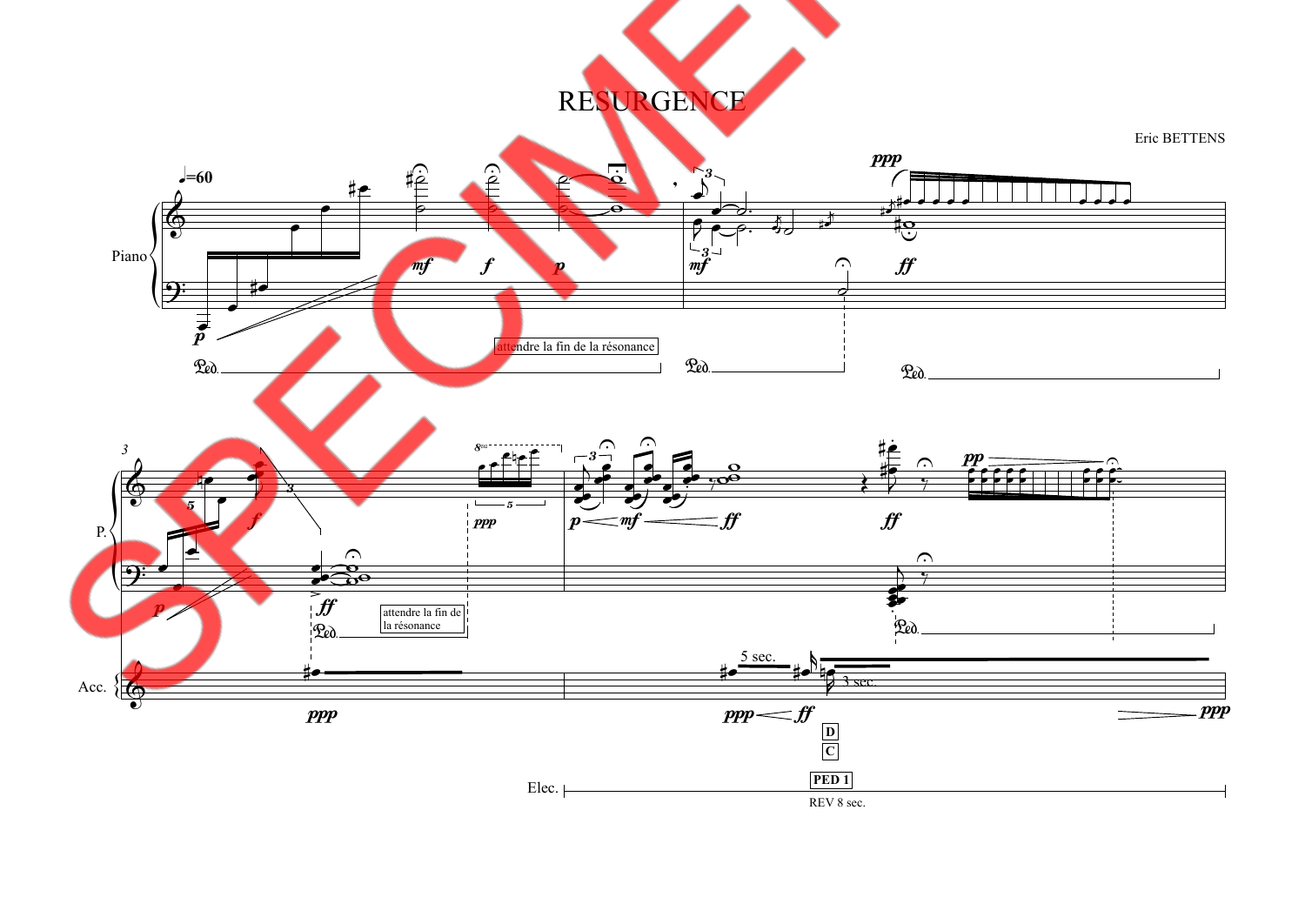

Stop Ped 2&3<br>Play Ped 5 and<br>pitch shift to G, 2 sec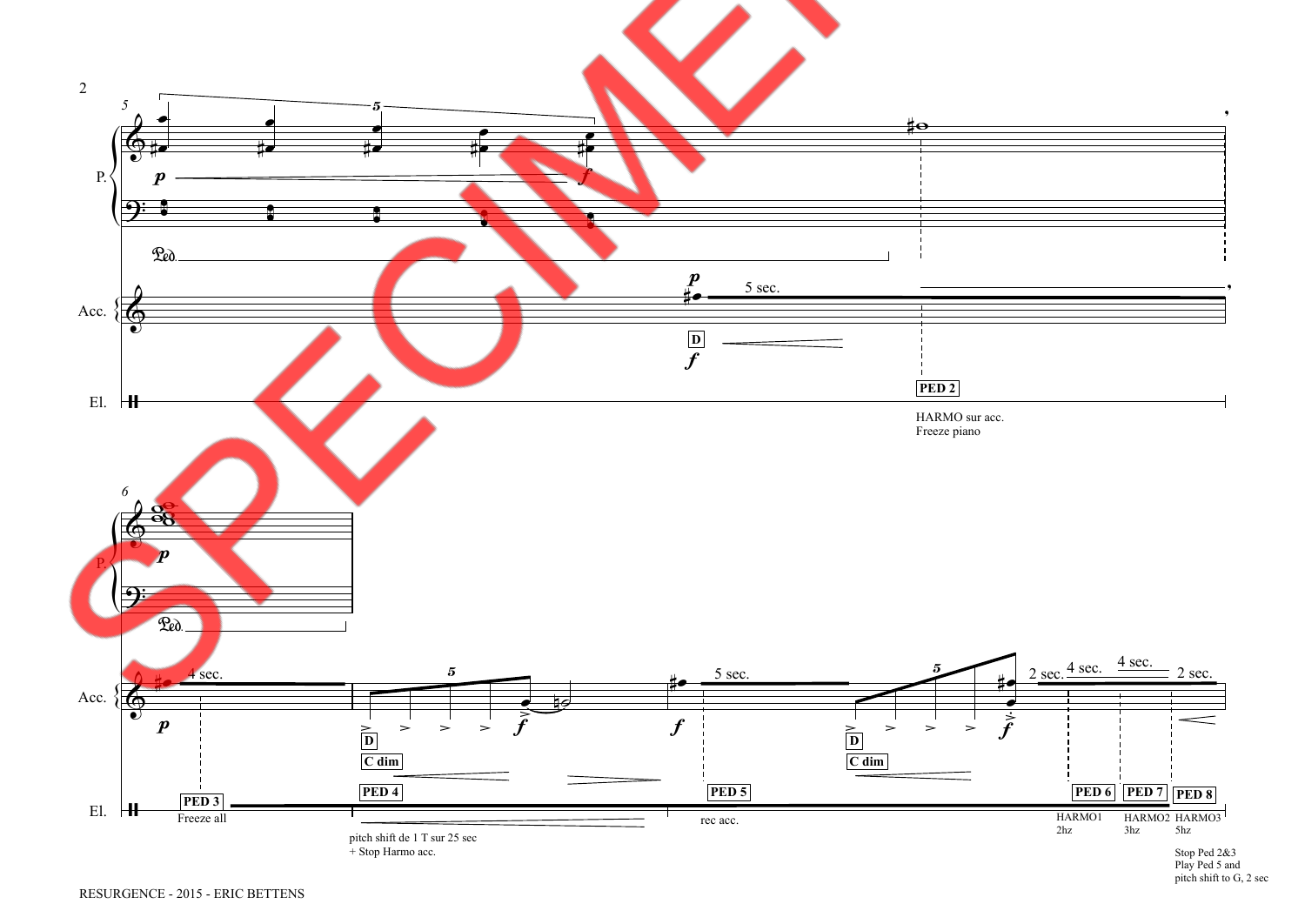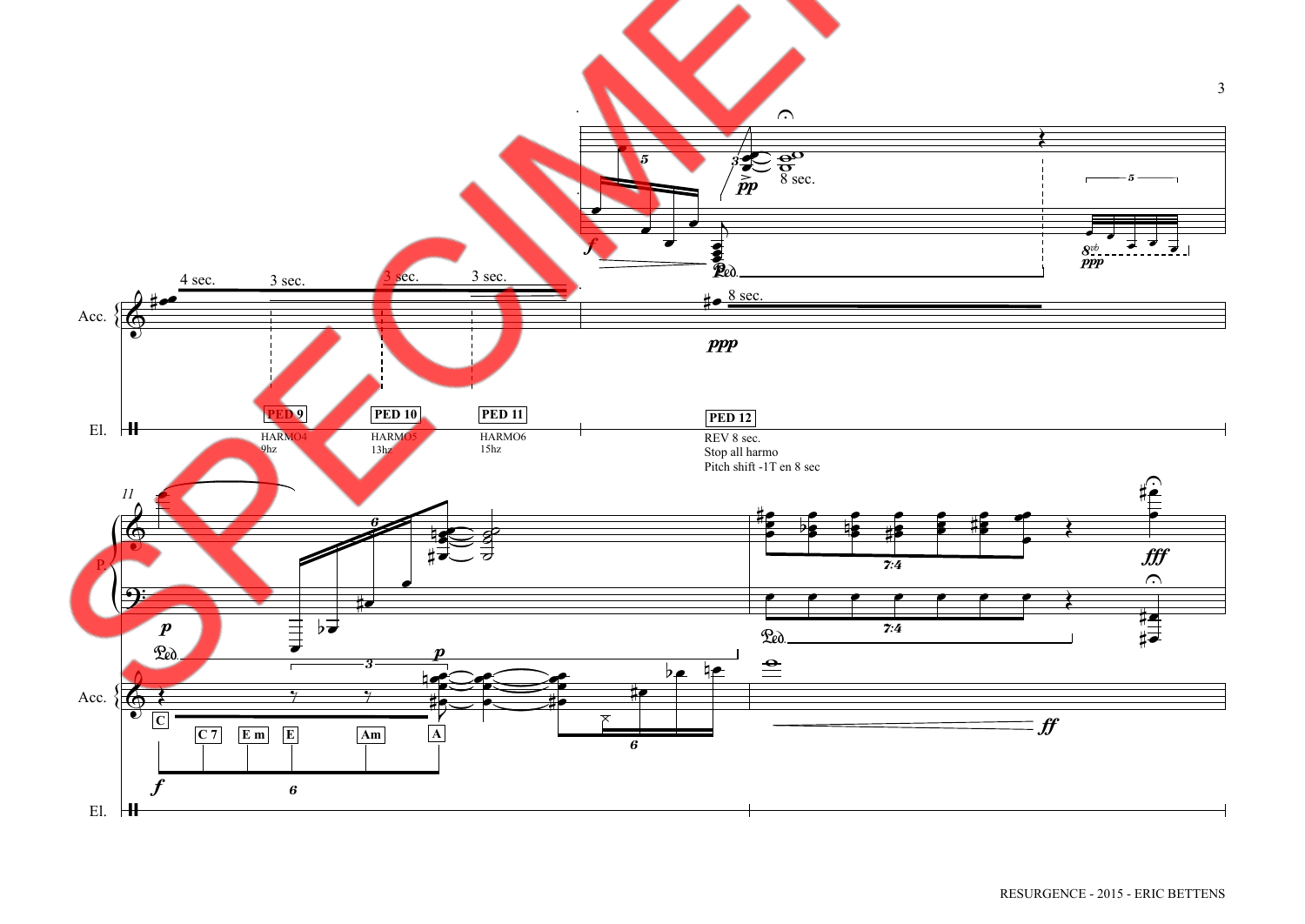